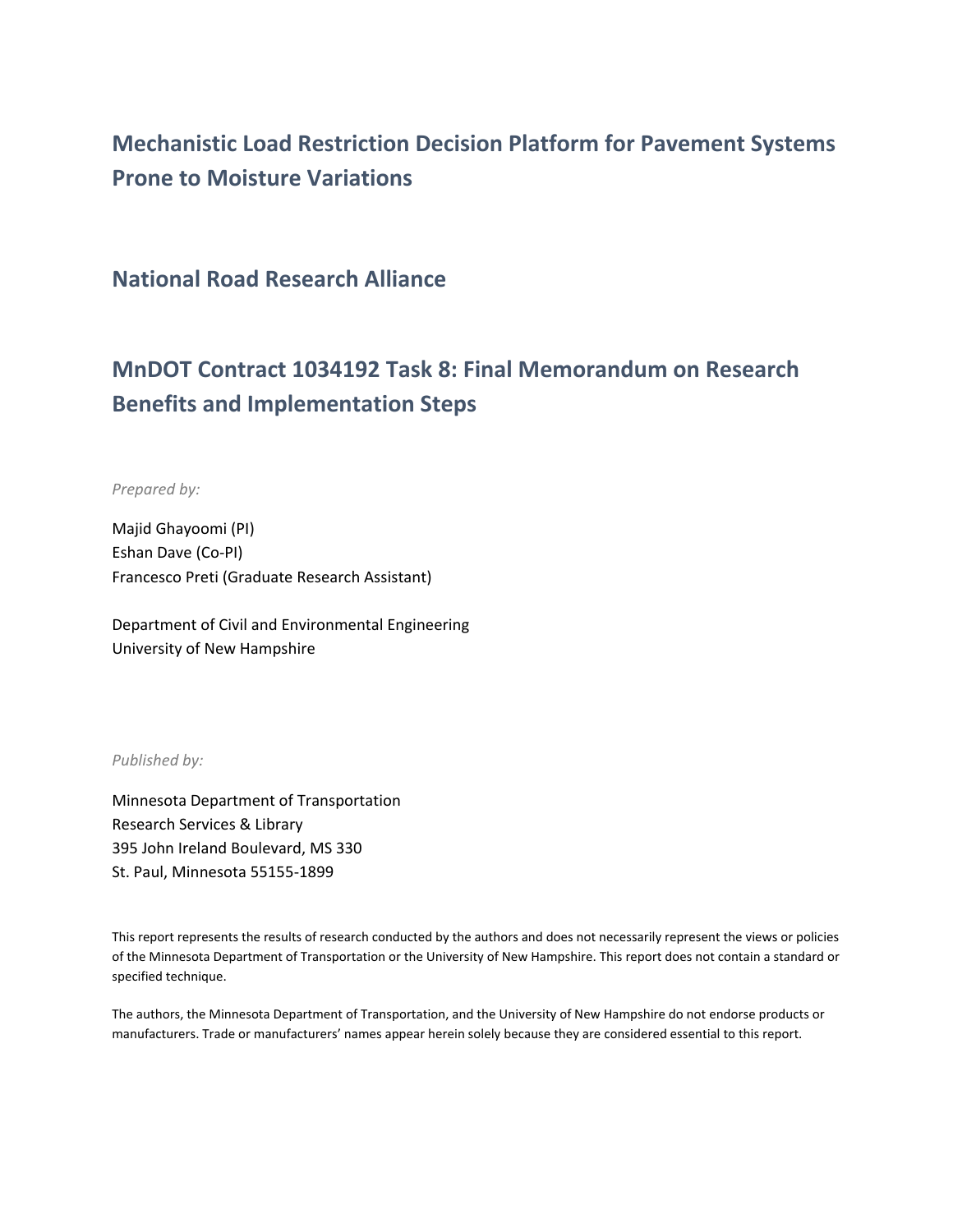## **TABLE OF CONTENTS**

# **LIST OF FIGURES**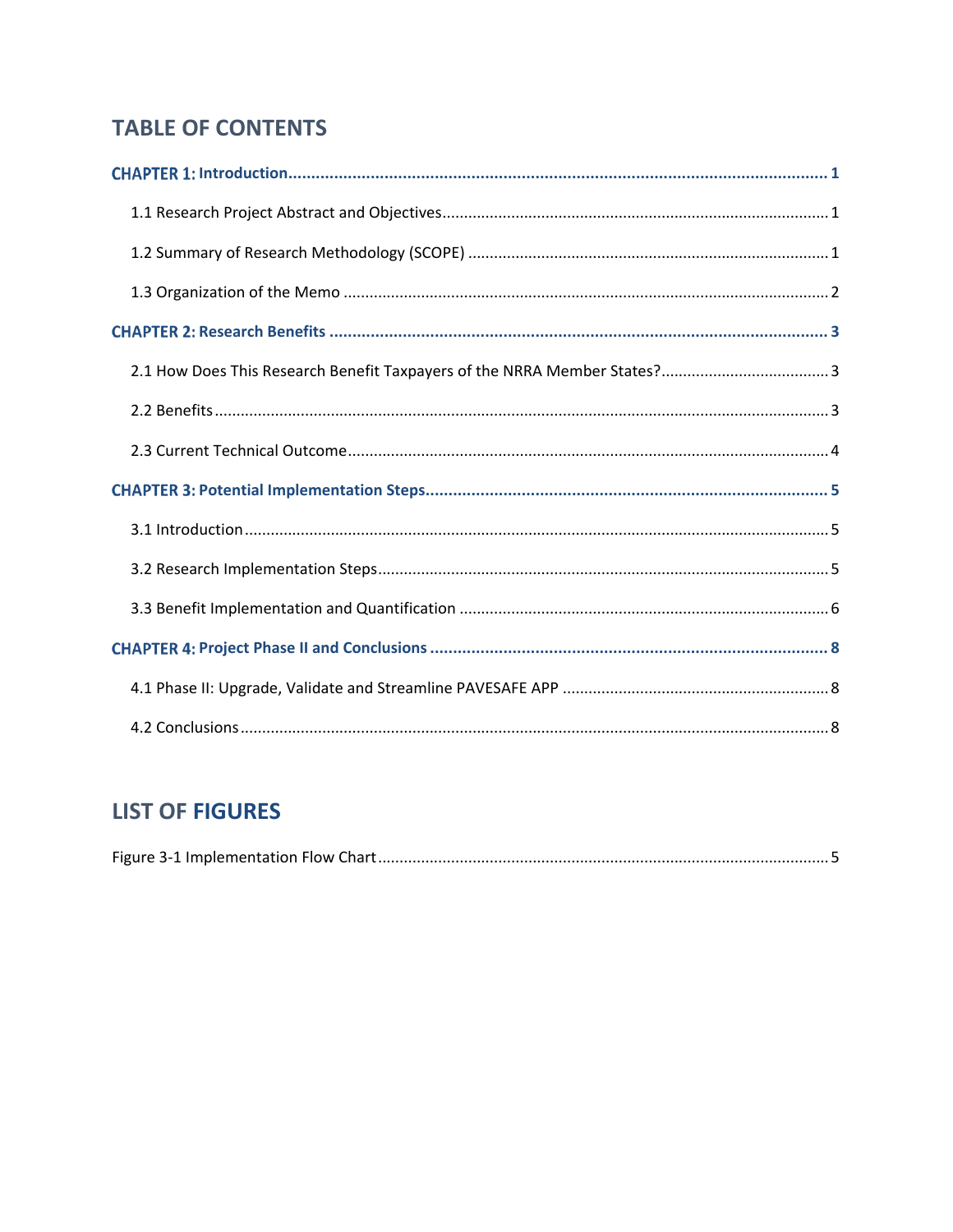# <span id="page-2-0"></span>**CHAPTER 1: INTRODUCTION**

#### <span id="page-2-1"></span>**1.1 RESEARCH PROJECT ABSTRACT AND OBJECTIVES**

Excess moisture in aggregate base and subgrade soil layers has detrimental impacts on longevity and serviceability of pavements. Seasonal ground water level fluctuations, inundations due to storms and post-storm recess, frost penetrations and freeze-thaw effects lead to continuous moisture hysteresis and change of stress states in pavement foundation. Current analysis and design procedures often rely on approximate empirical approaches, which renders their ability to incorporate moisture-dependency and to conduct real-time and forecasted pavement capacity and load restriction analyses. A load restriction decision platform has been developed to provide a reliable and mechanistically-informed application (called PaveSafe) for pavement engineers to assess pavement performance and make traffic allowance decision during and after periods of excessive moisture. This app encompasses three core attributes: (1) A mechanics-based model that correctly captures soil and base response to saturated and unsaturated soil states. It was validated using actual pavement sections in Minnesota and North Dakota and can be further enhanced through the use of physically modelled scaled pavement sections as well as instrumented full scale test sections; (2) a system-based approach to integrate impacts of various stressors (soil moisture state, vehicular loads and volume, climatic conditions etc.), current pavement conditions, subgrade properties, hydro-geology, and short-term climate forecast. Due to large number of variables and their inter-dependencies, a system dynamics modelling approach can holistically capture all significant variables and provide a user-friendly system for pavement load restriction decision making; and (3) a mechanistically driven decision-platform that incorporates inputs from transportation agencies and users to facilitate its implementation and to realize the cost-effectiveness of such mechanistic approach.

#### <span id="page-2-2"></span>**1.2 SUMMARY OF RESEARCH METHODOLOGY (SCOPE)**

This project developed a mechanistic pavement load restriction decision framework using system dynamics approach. The main outcome of this project is a toolkit for pavement engineers to make decisions regarding load restrictions due to storm-related and seasonal soil moisture variations, including those during post-flooding instances. The use of system-based approach was necessary to integrate impacts of various stressors (soil moisture state, vehicular loads and volume, climatic conditions etc.), current pavement conditions, subgrade properties, hydro-geology, and short-term climate forecast. Due to very large number of variables and their inter-dependencies, a system dynamics modelling approach can holistically capture all significant variables and provide a user-friendly tool for pavement load restriction (both in current time and for future forecasting) decision making. The current research was divided into 10 tasks. The study initiated with development of an initial memo to quantify research benefits and potential implementation steps (Task 1) and literature review (Task 2). This was followed with development of the system dynamics framework to mechanistically evaluate pavement load restrictions (Task 3). The next task pertained to conducting sensitivity analysis of the system dynamics model (Task 4). The next step was to develop a user-friendly toolkit that can be readily implemented for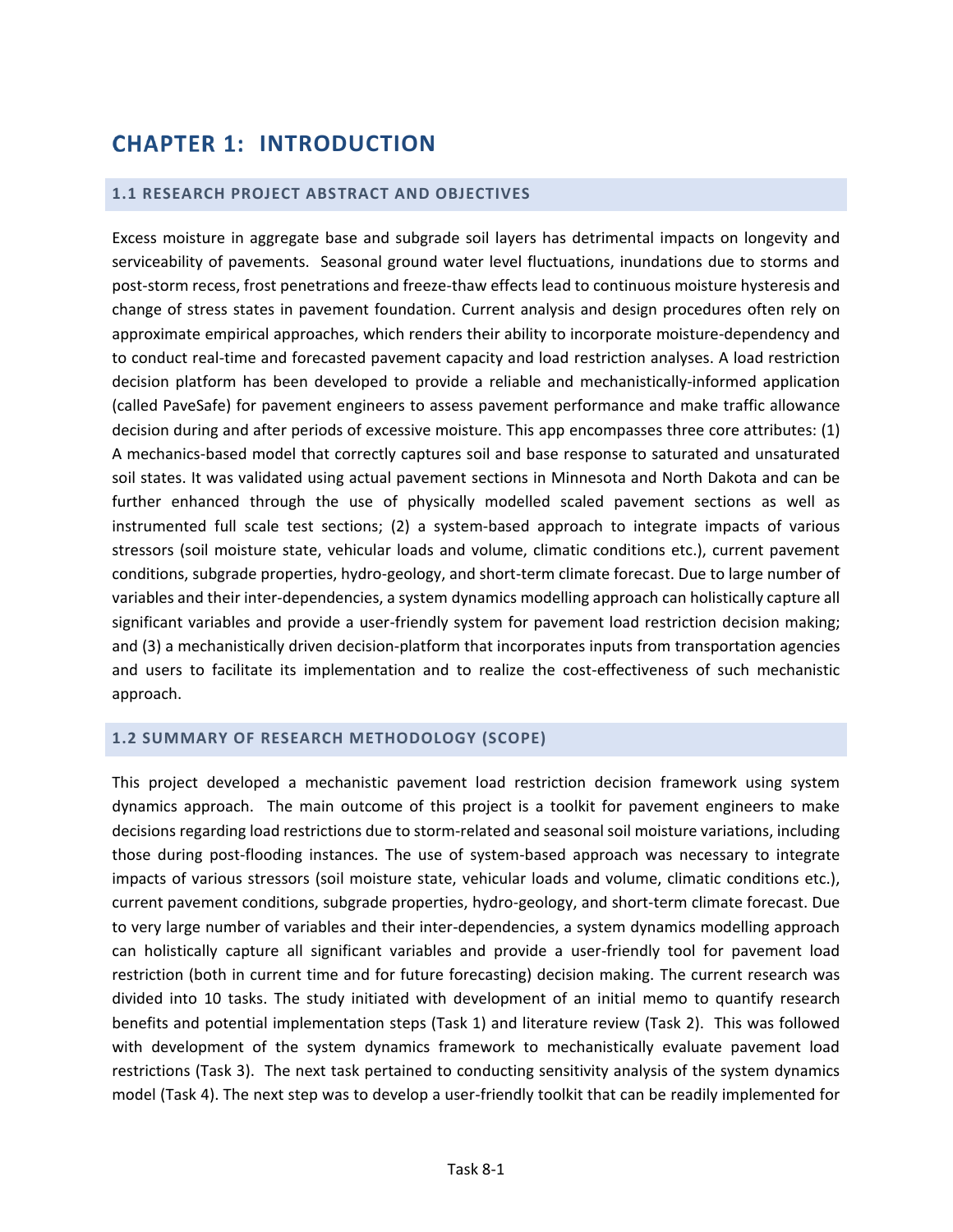a pavement load restriction decision process (Task 5). The results in terms of deflection on the pavement surface from PaveSafe were compared to Layered Elastic Analysis (LEA) performed through the use of the commercial software for pavement evaluation GAMES (Task 6). In addition, PaveSafe was validated using data from Falling Weight Deflectometer (FWD) testing data on pavement sections before and after flooding events (Task 6). This memorandum (Task 8) finalizes the quantification of research benefits and provide guidance on implementation of the research products. Task 7 is out of state travel for researchers to present findings of this project at the annual meeting of the Transportation Research Board and Tasks 9 and 10 will develop and revise the final report for the study.

This memorandum serves as the primary deliverable for Task 8 (Research benefits and implementation steps) of the study.

### <span id="page-3-0"></span>**1.3 ORGANIZATION OF THE MEMO**

This memorandum is organized in three chapters. The subsequent two chapters provide a qualitative discussion of the estimated benefits as well as the key steps that agencies could take to implement the research including recommendations for the next phase that can enhance project outcomes through enhancements to the PaveSafe app as well as rigorous validation and refinement using physical modeling and instrumented pavement sections.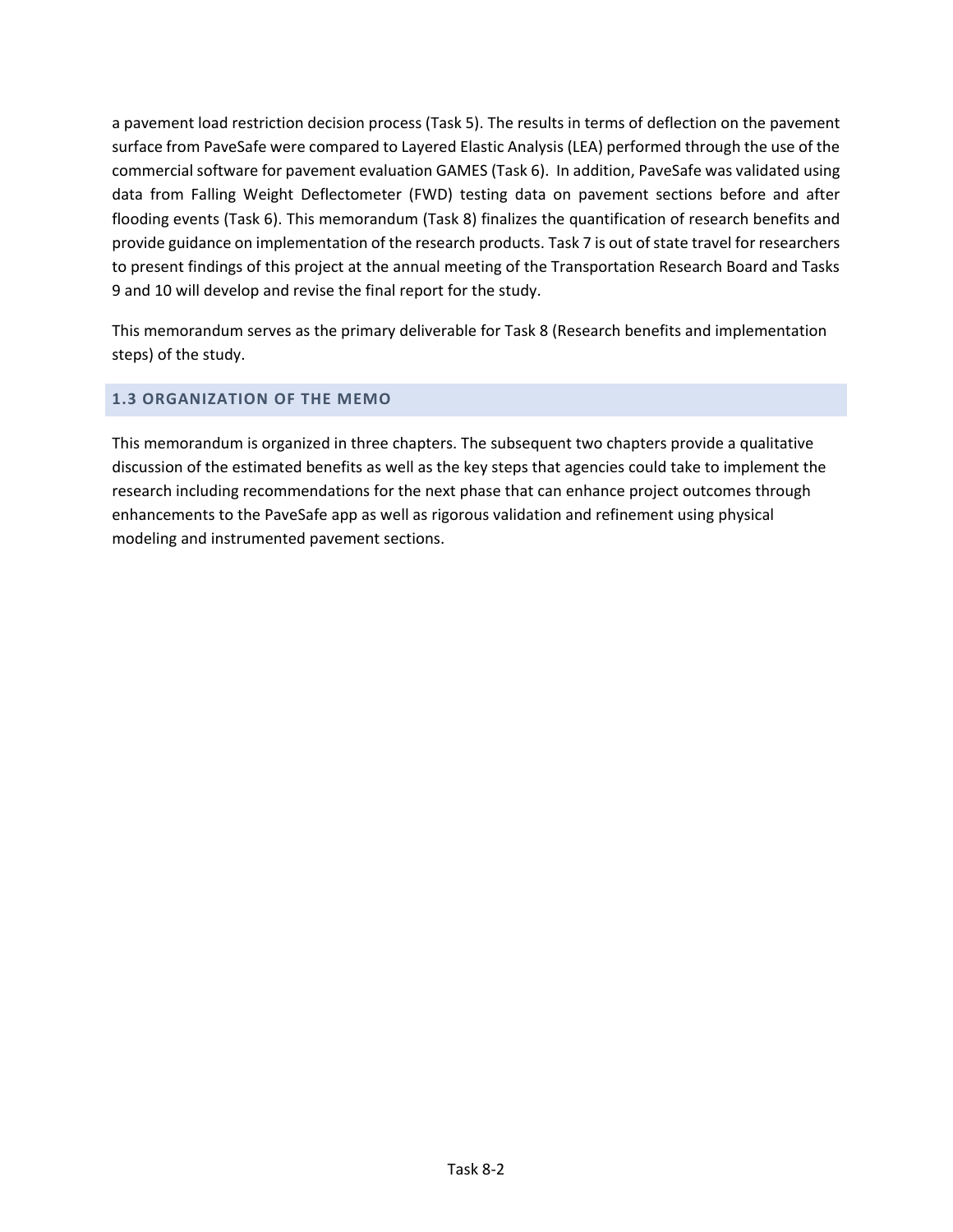## <span id="page-4-0"></span>**CHAPTER 2: RESEARCH BENEFITS**

#### <span id="page-4-1"></span>**2.1 HOW DOES THIS RESEARCH BENEFIT TAXPAYERS OF THE NRRA MEMBER STATES?**

At present, a majority of roadway load restriction (LR) protocols in NRRA state DOTs depend on either use of subsurface soil information, historic seasonal moisture data, or observational post-flooding evaluation. In addition, neither of these methodologies provide robust estimate of actual pavement structural load carrying capacity and these approaches do not account for climate variations within the assessment of roadways in post-storm scenarios. Further, none of these approaches allow for forecasting of load restrictions by using future climate predictions. Due to empirically driven nature of the LR protocols there is potential for imposing either over- or under- restriction on roadways. When over-restriction is used it results in losses to businesses due to limits imposed on trucking and other mean of freight transport. When there is under-restriction scenario, it substantially limits the life span of roadway infrastructure that can result in excessive pavement repair, rehabilitation and reconstruction costs. Thus, both of these scenarios would result in substantial economic loss to National Road Research Alliance (NRRA) member state entities as well as general population of those states.

This research developed a mechanistic framework to improve the robustness of load restriction decision process. Through use of mechanistic relationships within a system dynamics framework, the research study enhanced assessment procedures for pavement load capacity determination. The system dynamics framework allowed for a flexible platform that can incorporate multivariate effects and provide a tool with ability for forecasting. This tool can allow transportation officials to plan for stormrelated and seasonal load restrictions into future. Finally, due to incorporation of hydrological, geotechnical and climatic inputs, the tool also has ability to aid in making decisions regarding postflooding road traffic allowance as well as to plan for future road closing decisions. This ability will have tremendous effects on NRRA state DOTs' taxpayers as it directly impacts post-flooding access to affected areas, especially by emergency responders.

### <span id="page-4-2"></span>**2.2 BENEFITS**

The following benefits will be realized by adopting the outcomes of this research:

 **Decrease Engineering/Administrative Costs:** The developed decision toolkit will facilitate and accelerate decision-making process by state DOTs with regards to when the road should be reopened after flooding. This will result in less personnel time for both field assessments and analytical evaluations. In fact, it was demonstrated how with the use of PaveSafe software it is possible to make relatively accurate prediction of pavement structure response under traffic loading application in different conditions. This would eliminate or lower the need for in situ testing (e.g. FWD testing) and subsequent analysis of the collected data.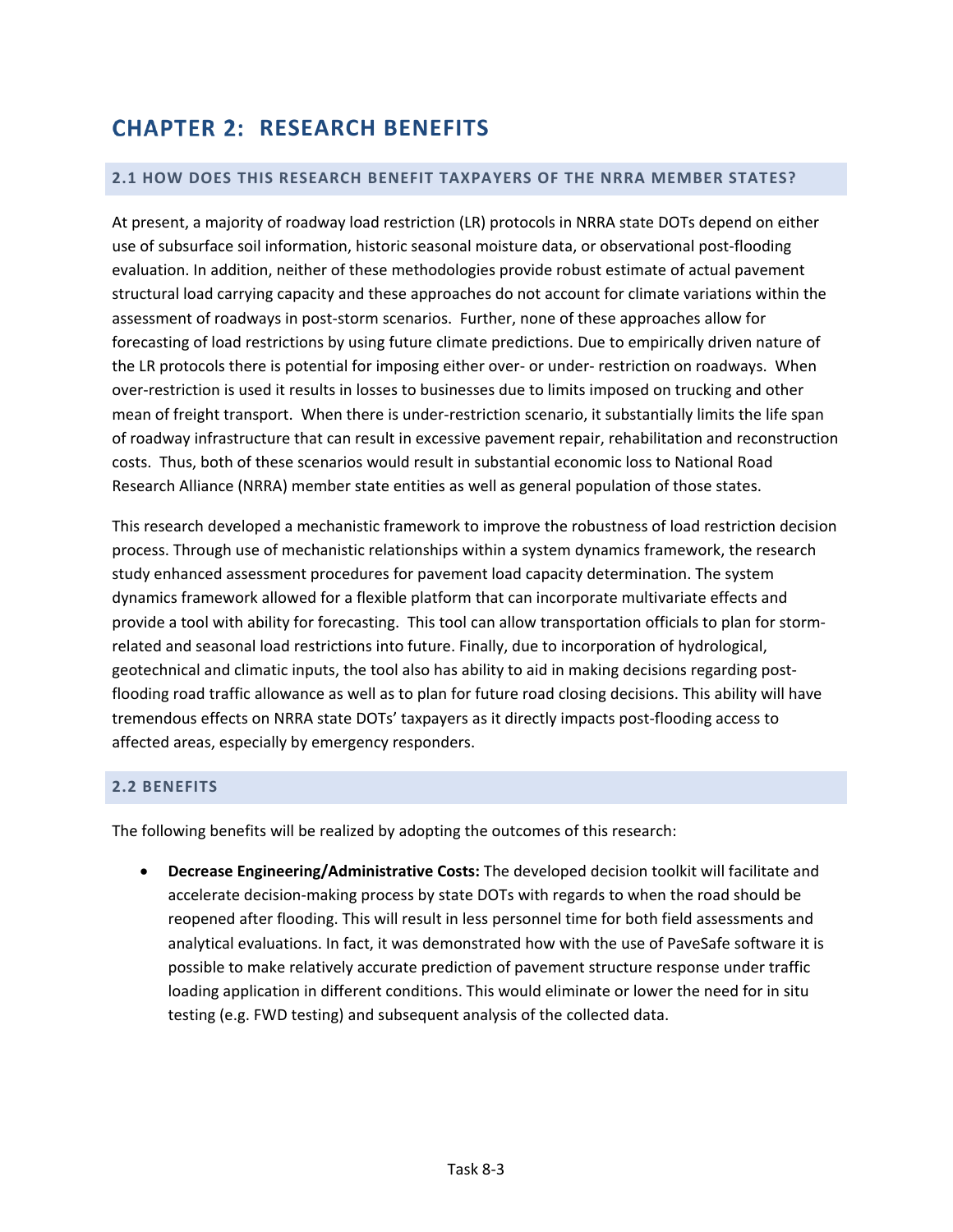- **Lifecycle:** This research provides more reliable evaluation of pavement capacity to different vehicular classes both under current condition and short-term future forecasted climate. Such mechanistic assessment would increase the lifespan of roadways by minimizing the frequency of very high traffic-induced roadway damage potentials which in-turn will improve pavement longevity. This is an important advantage with respect to the current approach, which does not provide any forecasting ability. Furthermore, by imposing load restrictions during vulnerable states, pavement longevity will be extended.
- **Operation and Maintenance Savings**: The results of this project including the sensitivity analysis, pavement performance assessment, and the development of the toolkit will reduce the maintenance costs of roadways by providing a decision platform for load and traffic restrictions when the roads are in their vulnerable state. All of these research outcomes generated new knowledge with respect to pavement and climate conditions that could increase pavement vulnerability to damage. This information as well as the use of PaveSafe will result in lowering of maintenance needs and costs.
- **Reduce Risk:** The results from system dynamics sensitivity analysis through a holistic, multivariate and mechanistic pavement response assessment increased the reliability of the load restriction decisions app, which reduces the risk of substantial damage to roadways as well as to road-users.
- **Selective reopening:** The ability of the software to simulate the pavement response under different vehicle classes loading application and identify which vehicles are safe to transit on the roadway section and which ones are not, allows to perform more selective decisions for traffic restrictions. For example, instead of completely closing the roadway to traffic, only the vehicle classes that resulted in pavement deflections that would exceed the assigned threshold in the software simulation, can be restricted from having access to the roadway section.

## <span id="page-5-0"></span>**2.3 CURRENT TECHNICAL OUTCOME**

The following list summarizes all the technical outcome from the research up to date:

- A mechanistic framework to improve robustness of the load restriction decision process was developed using system dynamics approach.
- A flexible platform that incorporates multivariate effects with forecasting capability was implemented. This was achieved through system dynamics modeling and analysis.
- A toolkit was developed for load restriction decision, especially for post-flooding road restrictions. This toolkit was verified by comparing its results in terms of surface deflection with a commercial software for pavement evaluation (GAMES) and further validated using field data (FWD testing results),.
- The use of the toolkit will improve post-flooding and seasonal pavement performance assessment.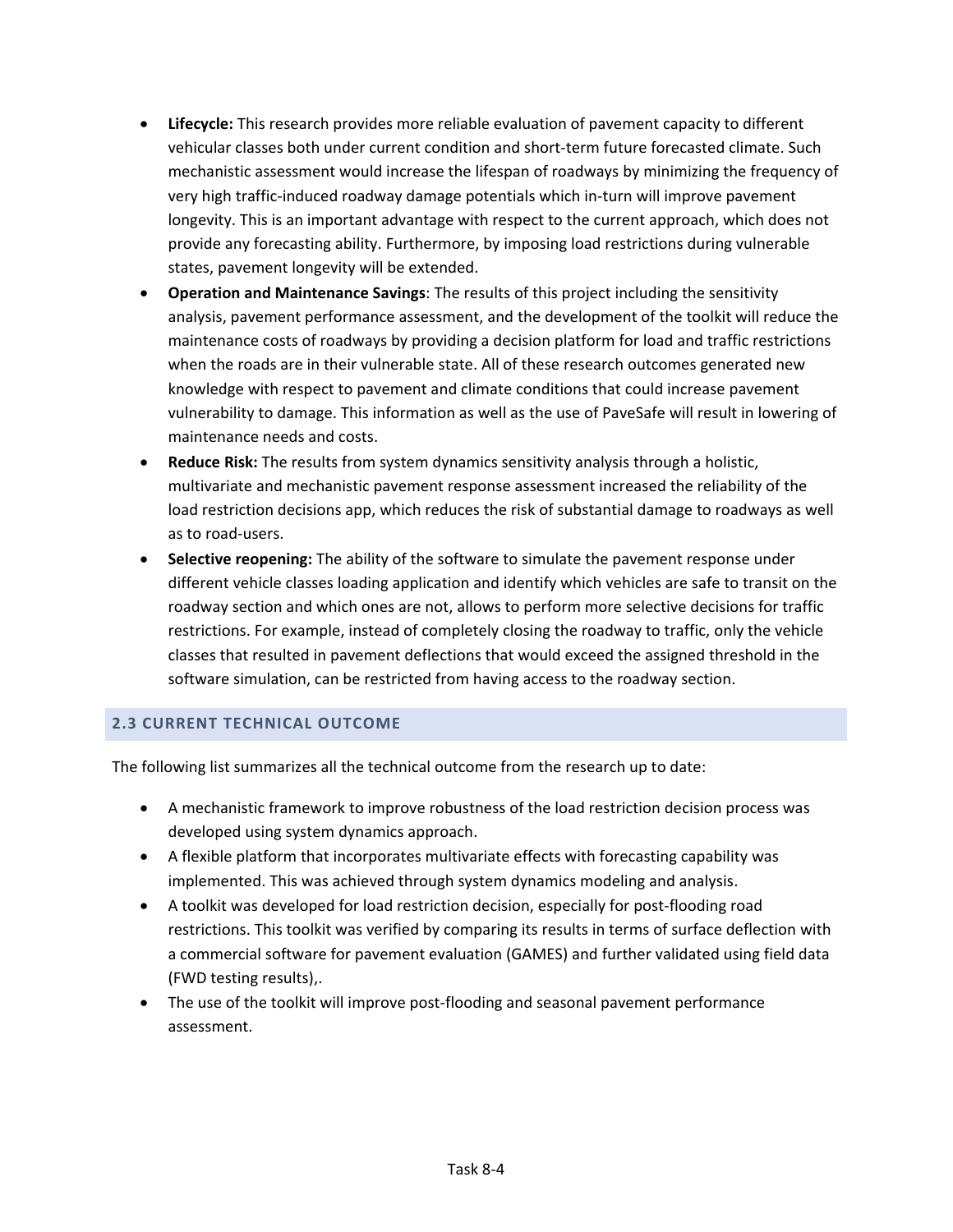## <span id="page-6-0"></span>**CHAPTER 3: POTENTIAL IMPLEMENTATION STEPS**

### <span id="page-6-1"></span>**3.1 INTRODUCTION**

To further enhance the developed decision framework and toolkit, more detailed mechanistic pavement performance data are needed. In addition, to reduce the material model uncertainties and improve the pavement structure response calculation, results from systematically controlled and monitored pavement response should be incorporated. Thus, a subsequent project phase is proposed that could include improvement of software graphical interface and computational efficiency, series of physical modeling and testing of scaled and full-scale pavement sections, and instrumented field segments monitored pre- and post-flooding.

#### <span id="page-6-2"></span>**3.2 RESEARCH IMPLEMENTATION STEPS**



The implementation strategy and project flow chart is schematically shown in [Figure 3-1.](#page-6-3)

**Figure 3-1 Implementation Flow Chart**

<span id="page-6-3"></span>The proposed comprehensive pavement assessment platform incorporates various components with major effects on pavement systems including:

 Pavement structural properties such as pavement layer types, modulus, Poisson's ratio, and thickness.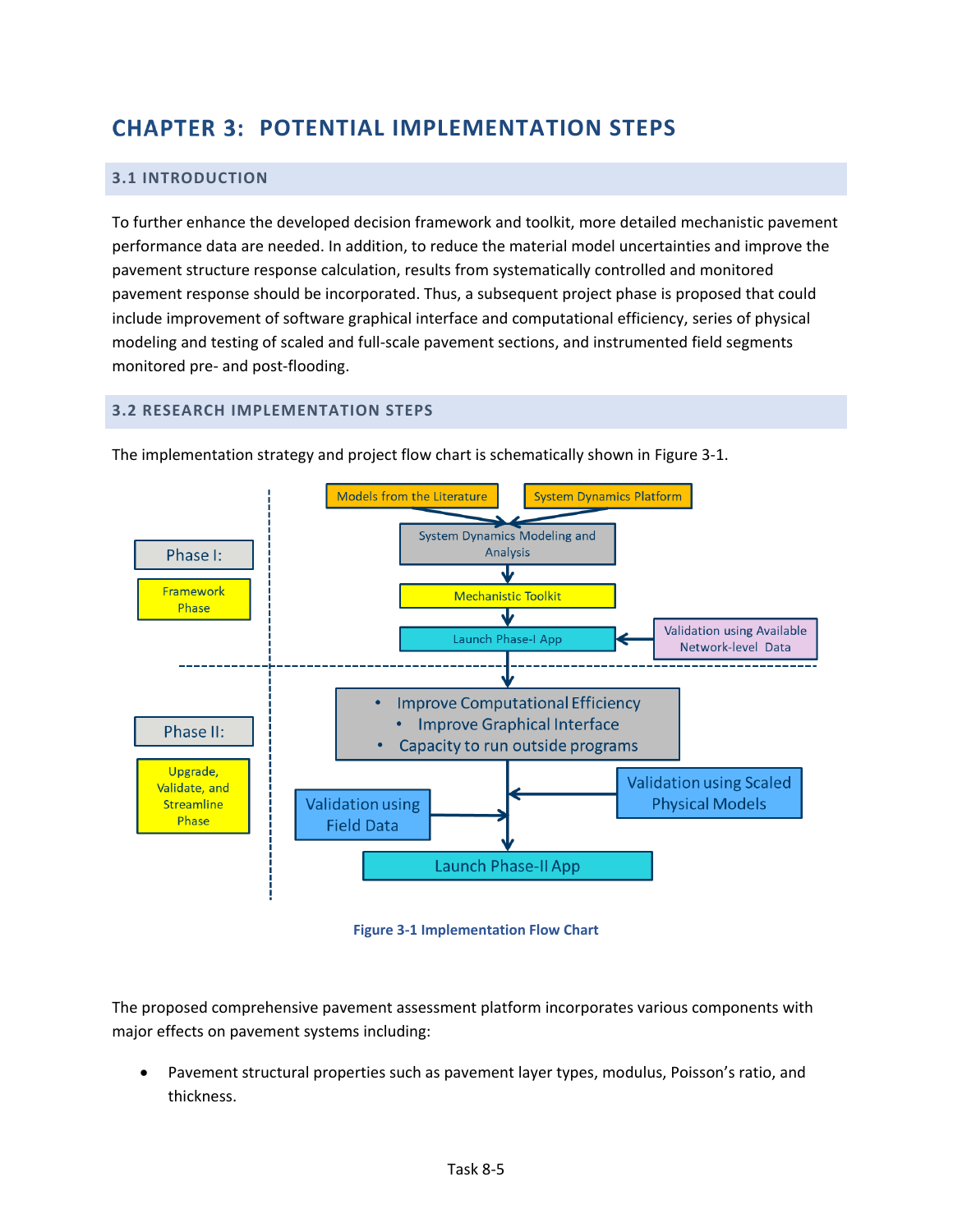- Climatic conditions such as rainfall induced water infiltration in unsaturated soil zone.
- Soil properties such as type, density, plasticity, resilient modulus, and soil-water retention characteristics.
- Loading conditions such as vehicle type and load repetition.

Systems dynamics was implemented using a computer software, i.e. Vensim. Vensim is a simulation software for improving the performance of real systems. It is capable of conducting sensitivity analysis, reality checks, statistical modeling, and instant outputting. Different models/equations presented in previous Tasks are included in this model.

After completing the system dynamics modeling and analysis, the information was used for developing a user-friendly toolkit for load restriction decision. This toolkit will facilitate user interface with different expertise level and different output formats. Then, the toolkit was verified with comparison to commercial pavement design software and validated based on available FWD testing results from pavement sections in Minnesota and North Dakota, both before and after flooding events. This was completed in the current project and a Phase-I version of the toolkit was launched for TAP input and assessment. As shown in [Figure 3-1,](#page-6-3) Phase 2 of the project is expected to involve an improvement of the computational efficiency of the software, improve the graphical interface and it could be potentially implemented with the ability to run outside programs and perform Linear Elastic Analysis (LEA) of the pavement structure. In addition, physical modeling of inundated pavements would be implemented, which would include both scaled and full-scale models. These will be very helpful for a better evaluation of the toolkit, improve the system, and refine some of the underlying constitutive and material models. For example, a variability for the SWRC parameters for the different subsurface materials could be introduced based on the physical modeling results. Subsequently, the software could be implemented with the ability of running Monte Carlo simulation to calculate the uncertainty related to the predicted outcomes and the probability associated with the results. At this point, a second round of validation for the software could be performed comparing its results to available field data (e.g. FWD testing results). All of those steps would contribute to Phase 2 toolkit launch.

### <span id="page-7-0"></span>**3.3 BENEFIT IMPLEMENTATION AND QUANTIFICATION**

The benefits listed in Section [2.2 w](#page-4-2)ere implemented and quantified through the following approaches:

- Task 2 provided a comprehensive assessment of current state-of-the knowledge and practice. This was important in order to identify the need for better models to reduce risk, which was discussed in the Task 2 Deliverable.
- Task 4 identified key factors in post-inundation pavement response (with a focus on postflooded conditions) through a system dynamics sensitivity analysis. The results provided a quantifiable measure of how a mechanistic model will improve the current approaches by state DOTs. Thus, the outcome clarified how the lifecycle can be impacted by such model, maintenance costs will be saved, and the risk of damage to roadways will be reduced.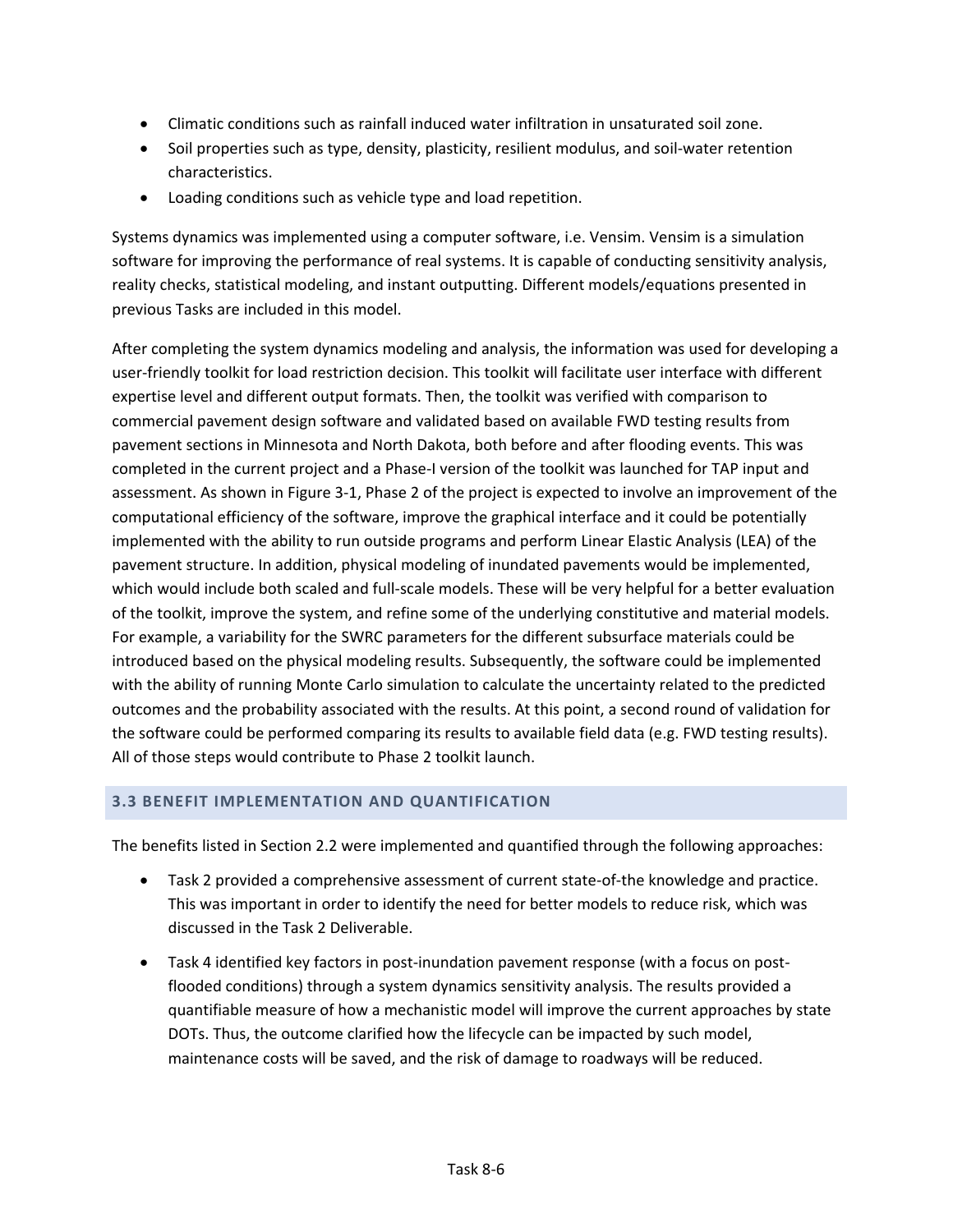- Task 5 generated a toolkit to be used by state DOTs to decrease the engineering/administrative costs. The verification/validation step included in Task 6, in comparison with currently available field data (FWD testing results), showed the ability of the toolkit to achieve the listed benefits.
- Task 9 will provide a comprehensive report including literature review and all of the findings from the research up to the launch of Phase-I App and all the verification and validation results.
- Task 10 will involve editorial review and publication of final report. This task will also include a recorded webinar highlighting key project outcomes as well as necessary steps involved with adoption of research products by transportation agencies.